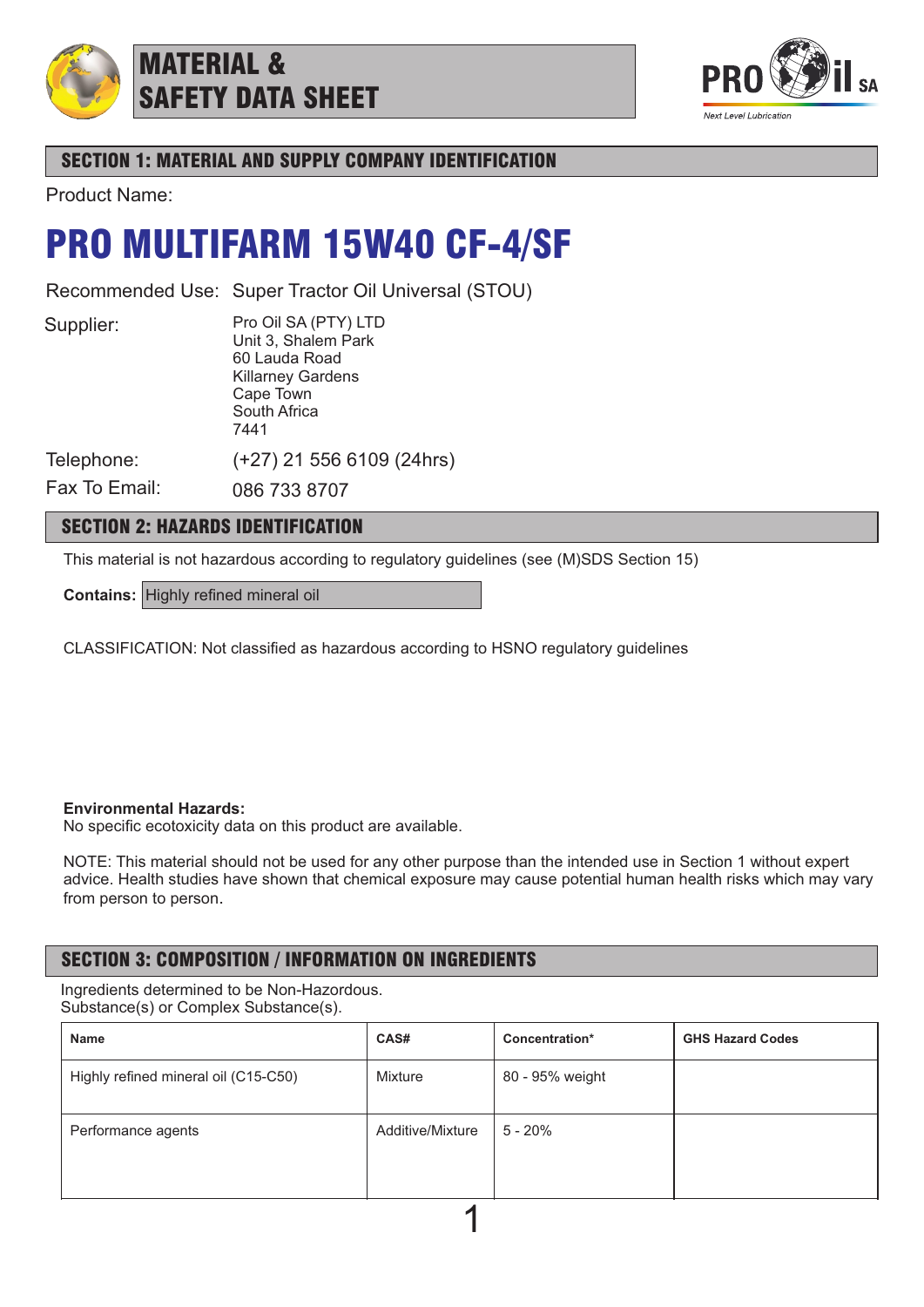

### SECTION 4: FIRST AID MEASURES

### **INHALATION**

Remove from further exposure. For those providing assistance, avoid exposure to yourself or others. Use adequate respiratory protection. If respiratory irritation, dizziness, nausea, or unconsciousness occurs, seek immediate medical assistance. If breathing has stopped, assist ventilation with a mechanical device or use mouth-to-mouth resuscitation.

### **SKIN CONTACT**

Wash contact areas with soap and water. If product is injected into or under the skin, or into any part of the body, regardless of the appearance of the wound or its size, the individual should be evaluated immediately by a physician as a surgical emergency. Even though initial symptoms from high pressure injection may be minimal or absent, early surgical treatment within the first few hours may significantly reduce the ultimate extent of injury.

### **EYE CONTACT**

Flush thoroughly with water. If irritation occurs, get medical assistance.

### **INGESTION**

First aid is normally not required. Seek medical attention if discomfort occurs.

## **NOTE TO PHYSICIAN**

None

### SECTION 5: FIRE FIGHTING MEASURES

### **EXTINGUISHING MEDIA**

**Appropriate Extinguishing Media:** Use water fog, foam, dry chemical or carbon dioxide (CO2) to extinguish flames.

**Inappropriate Extinguishing Media:** Straight streams of water

#### **FIRE FIGHTING**

**Fire Fighting Instructions:** Evacuate area. Prevent run-off from fire control or dilution from entering streams, sewers or drinking water supply. Fire-fighters should use standard protective equipment and in enclosed spaces, self-contained breathing apparatus (SCBA). Use water spray to cool fire exposed surfaces and to protect personnel.

**Hazardous Combustion Products:** Combustible material

## SECTION 6: ACCIDENTAL RELEASE MEASURES

### **NOTIFICATION PROCEDURES**

In the event of a spill or accidental release, notify relevant authorities in accordance with all applicable regulations.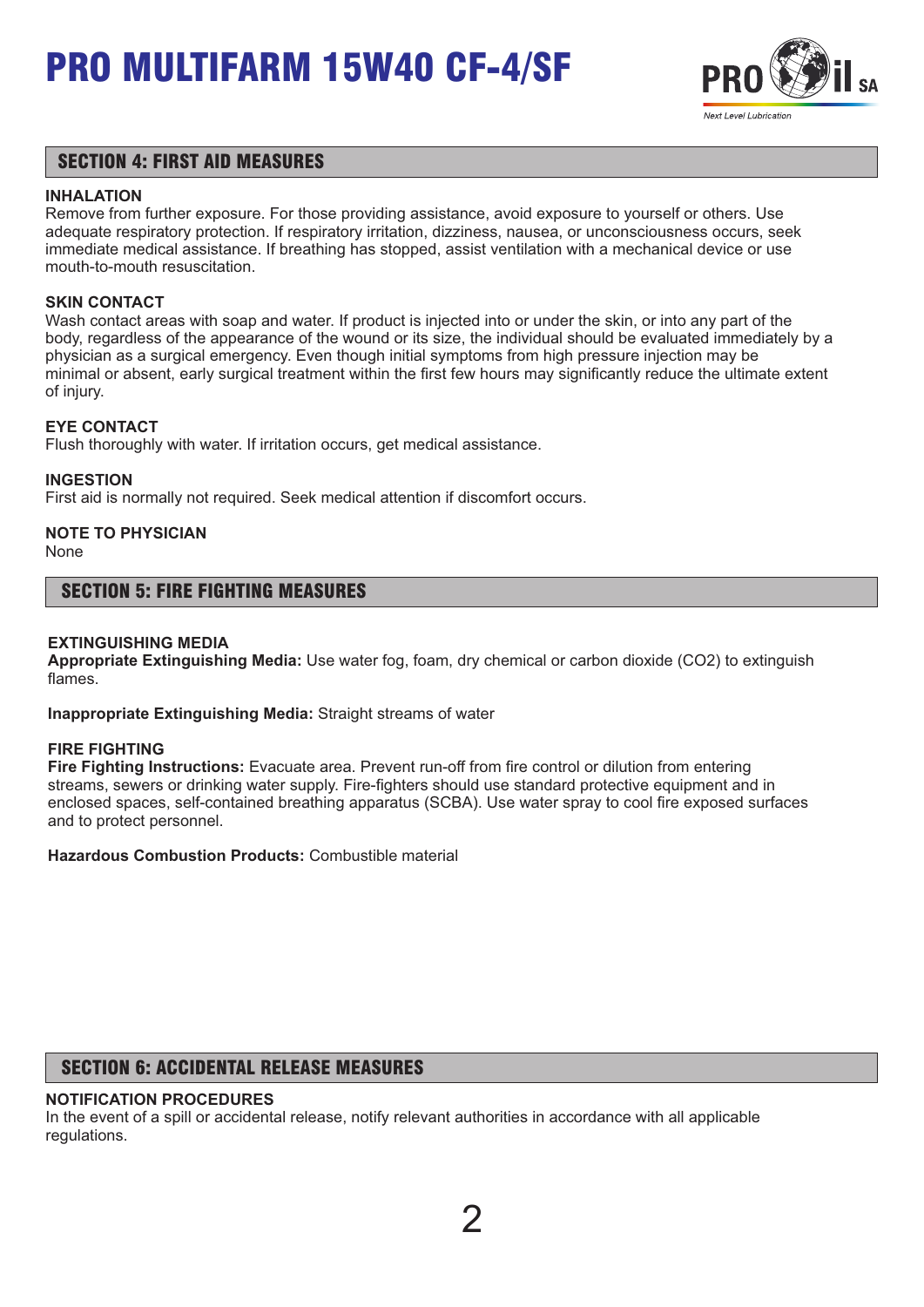

### **PROTECTIVE MEASURES**

Avoid contact with spilled material. See Section 5 for fire fighting information. See the Hazard Identification Section for Significant Hazards. See Section 4 for First Aid Advice. See Section 8 for advice on the minimum requirements for personal protective equipment. Additional protective measures may be necessary, depending on the specific circumstances and/or the expert judgment of the emergency responders.

**For emergency responders:** Respiratory protection: respiratory protection will be necessary only in special cases, e.g., formation of mists. Half-face or full-face respirator with filter(s) for dust/organic vapor or Self Contained Breathing Apparatus (SCBA) can be used depending on the size of spill and potential level of exposure. If the exposure cannot be completely characterized or an oxygen deficient atmosphere is possible or anticipated, SCBA is recommended. Work gloves that are resistant to hydrocarbons are recommended. Gloves made of polyvinyl acetate (PVA) are not water-resistant and are not suitable for emergency use. Chemical goggles are recommended if splashes or contact with eyes is possible. Small spills: normal antistatic work clothes are usually adequate. Large spills: full body suit of chemical resistant, antistatic material is recommended.

### **SPILL MANAGEMENT**

**Land Spill:** Stop leak if you can do so without risk. Recover by pumping or with suitable absorbent.

**Water Spill:** Stop leak if you can do so without risk. Confine the spill immediately with booms. Warn other shipping. Remove from the surface by skimming or with suitable absorbents. Seek the advice of a specialist before using dispersants.

Water spill and land spill recommendations are based on the most likely spill scenario for this material; however, geographic conditions, wind, temperature, (and in the case of a water spill) wave and current direction and speed may greatly influence the appropriate action to be taken. For this reason, local experts should be consulted. Note: Local regulations may prescribe or limit action to be taken.

#### **ENVIRONMENTAL PRECAUTIONS**

**Large Spills:** Dyke far ahead of liquid spill for later recovery and disposal. Prevent entry into waterways, sewers, basements or confined areas.

### SECTION 7: HANDLING AND STORAGE

#### **HANDLING**

Avoid eye contact and repeated or prolonged skin contact. Avoid inhalation of vapour, mist or aerosols.

#### **STORAGE**

Store in a cool, dry, well-ventilated place and out of direct sunlight. Store away from foodstuffs. Store away from incompatible materials described in Section 10. Store away from sources of heat and/or ignition. Keep container standing upright. Keep containers closed when not in use - check regularly for leaks.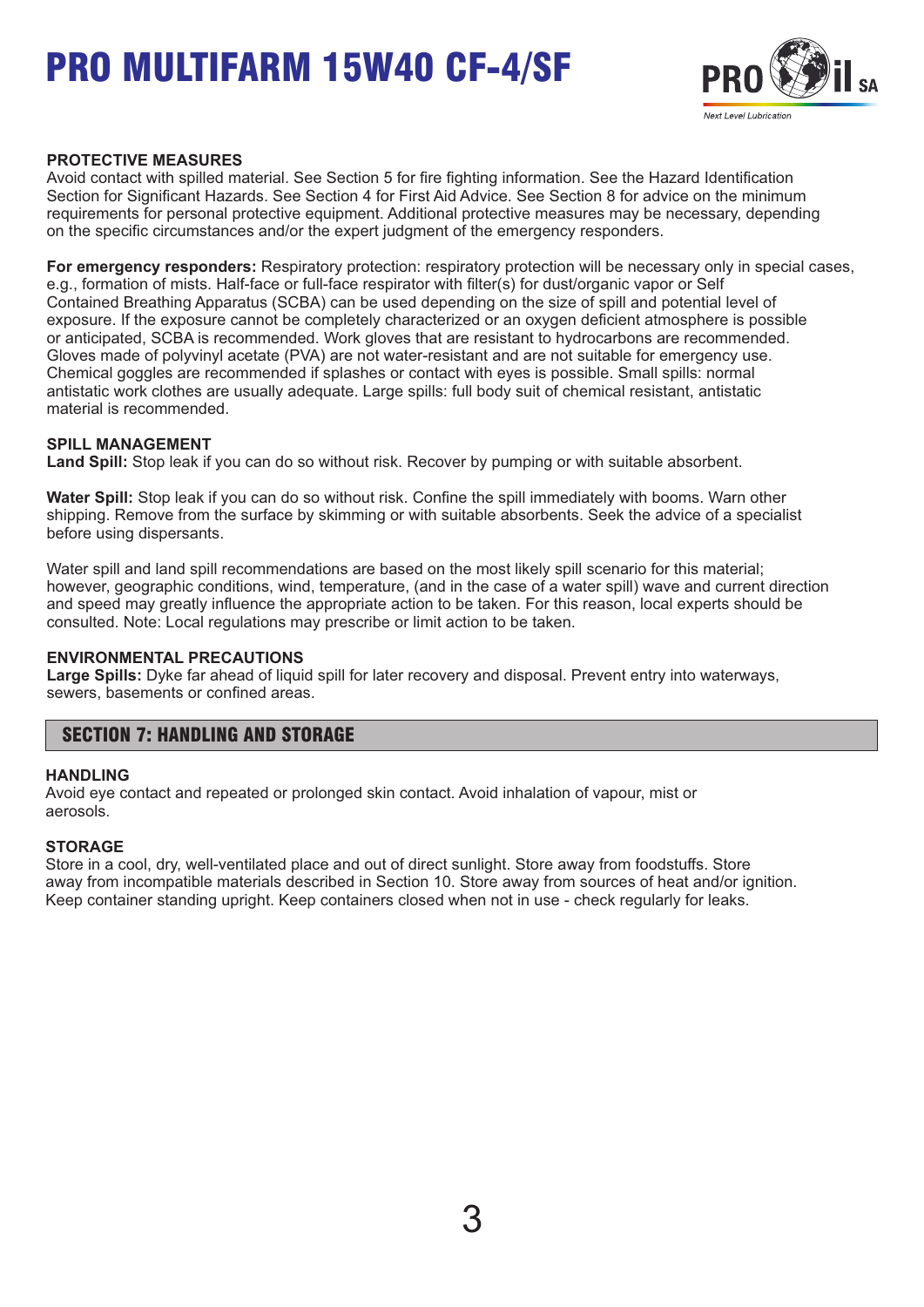

### SECTION 8: EXPOSURE CONTROL / PERSONAL PROTECTION

### GENERAL CONSIDERATIONS:

Consider the potential hazards of this material (see Section 2), applicable exposure limits, job activities, and other substances in the work place when designing engineering controls and selecting personal protective equipment. If engineering controls or work practices are not adequate to prevent exposure to harmful levels of this material, the personal protective equipment listed below is recommended. The user should read and understand all instructions and limitations supplied with the equipment since protection is usually provided for a limited time or under certain circumstances.

### ENGINEERING CONTROLS:

Use in a well-ventilated area.

### **PERSONAL PROTECTIVE EQUIPMENT**

**Eye/Face Protection:** No special eye protection is normally required. Where splashing is possible, wear safety glasses with side shields as a good safety practice.

**Skin Protection:** No special protective clothing is normally required. Where splashing is possible, select protective clothing depending on operations conducted, physical requirements and other substances in the workplace. Suggested materials for protective gloves include: 4H (PE/EVAL), Nitrile Rubber, Silver Shield, Viton.

**Respiratory Protection:** No respiratory protection is normally required. If user operations generate an oil mist, determine if airborne concentrations are below the occupational exposure limit for mineral oil mist. If not, wear an approved respirator that provides adequate protection from the measured concentrations of this material. For air-purifying respirators use a particulate cartridge.

Use a positive pressure air-supplying respirator in circumstances where air-purifying respirators may not provide adequate protection.

Occupational Exposure Limits:

| Component                                          | Country/Agency | TWA                 | STEL              |     | Ceiling Notation |
|----------------------------------------------------|----------------|---------------------|-------------------|-----|------------------|
| Highly refined mineral oil (C15 - C50) ACGIH       |                | $5 \,\mathrm{mq/m}$ | $10 \text{ mg/m}$ | $-$ | $- -$            |
| Highly refined mineral oil (C15 - C50) New Zealand |                | $5 \text{ ma/m}$ 3  | 10 mg/m3          | ——  | $- -$            |

Consult local authorities for appropriate values.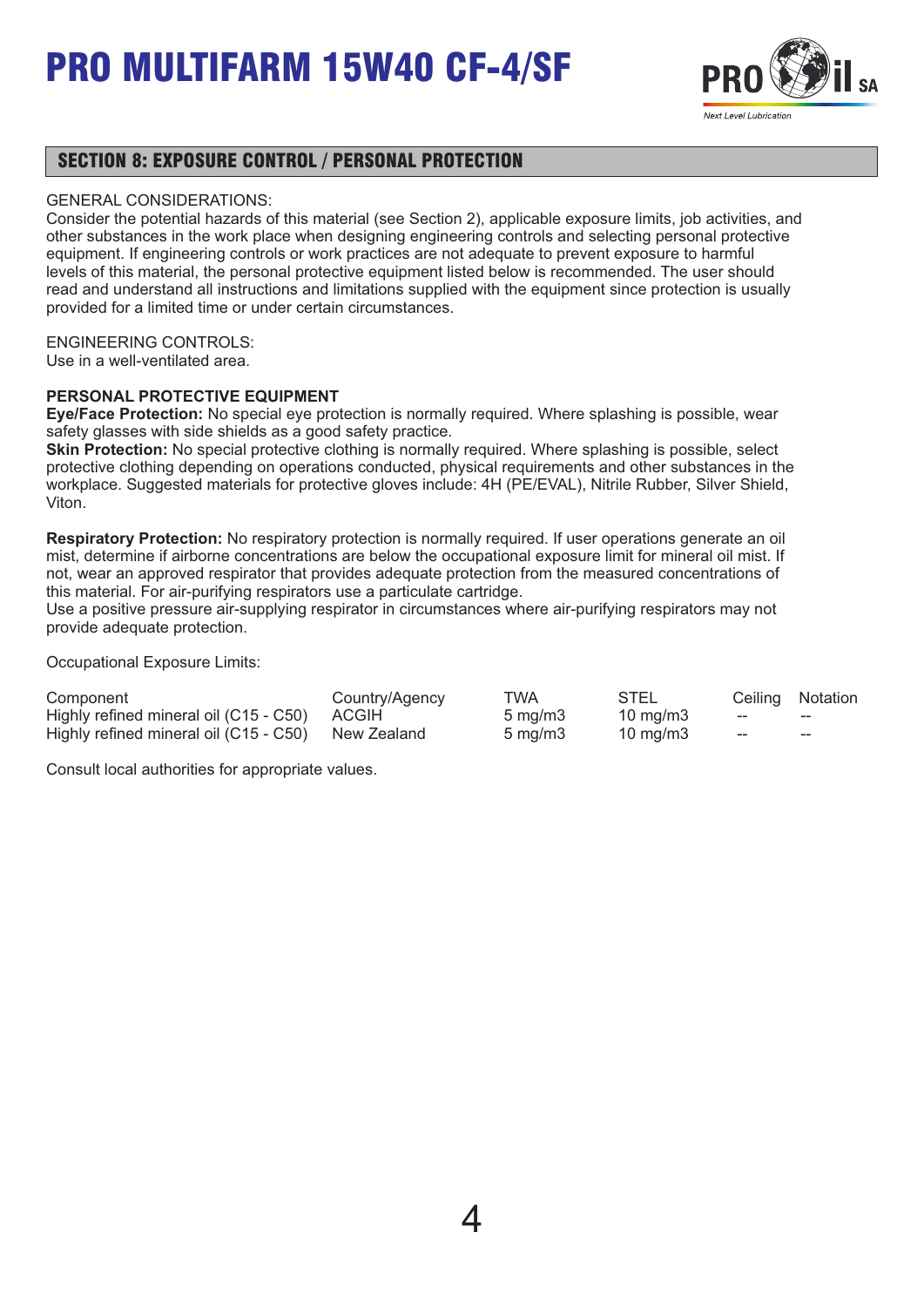

## SECTION 9: PHYSICAL AND CHEMICAL PROPERTIES

**Note: Physical and chemical properties are provided for safety, health and environmental considerations only and may not fully represent product specifications. Contact the Supplier for additional information.**

### **GENERAL INFORMATION**

Physical State: Liquid Colour: Amber Odour: Petroleum

### **IMPORTANT HEALTH, SAFETY, AND ENVIRONMENTAL INFORMATION**

Relative Density (at 20 °C): 0.8664 kg/l Flammability (Solid, Gas): N/A Flash Point: >200°C Flammable Limits (Approximate volume % in air): N/D Autoignition Temperature: N/D Boiling Point / Range: >300°C Vapour Density (Air = 1): N/D Vapour Pressure at 38.7ºC: N/D pH: N/A Solubility in Water: Insoluble in water **Viscosity @ 40 °cSt 115.30 Viscosity @ 100 ° cSt 14.02** Oxidizing Properties: See Hazards Identification Section.

### **OTHER INFORMATION**

Freezing Point: N/D Melting Point: N/A Pour Point: -28 °C

## SECTION 10: STABILITY AND REACTIVITY

STABILITY: Material is stable under normal conditions.

CONDITIONS TO AVOID: Excessive heat. High energy sources of ignition.

INCOMPATIBLE MATERIALS: Strong oxidisers

HAZARDOUS DECOMPOSITION PRODUCTS: Oxides of carbon and nitrogen, smoke and other toxic fumes

POSSIBILITY OF HAZARDOUS REACTIONS: No known hazardous reactions.

## SECTION 11: TOXICOLOGICAL INFORMATION

### **IMMEDIATE HEALTH EFFECTS**

**Eye: Not expected to cause prolonged or significant eye irritation. Eye Irritation: The eye irritation hazard is based on evaluation of data for similar materials or product components.** 

5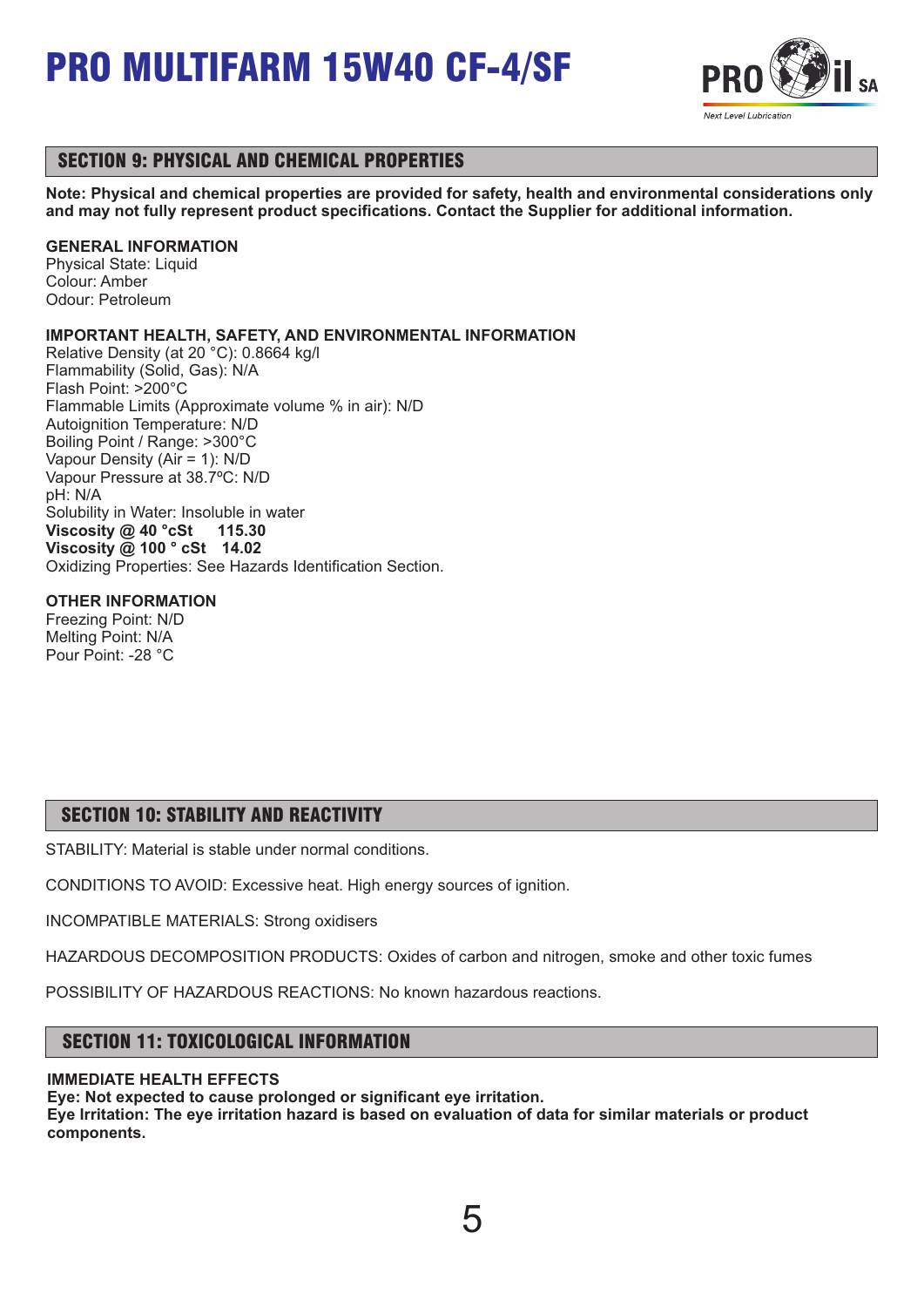

Skin: Contact with the skin is not expected to cause prolonged or significant irritation. Contact with the skin is not expected to cause an allergic skin response. Not expected to be harmful to internal organs if absorbed through the skin. High-Pressure Equipment Information: Accidental high-velocity injection under the skin of materials of this type may result in serious injury. Seek medical attention at once should an accident like this occur. The initial wound at the injection site may not appear to be serious at first; but, if left untreated, could result in disfigurement or amputation of the affected part.

Acute Dermal Toxicity: The acute dermal toxicity hazard is based on evaluation of data for similar materials or product components.

Skin Irritation: The skin irritation hazard is based on evaluation of data for similar materials or product components. Skin Sensitization: The skin sensitization hazard is based on evaluation of data for similar materials or product components.

Ingestion: Not expected to be harmful if swallowed. Acute Oral Toxicity: The acute oral toxicity hazard is based on evaluation of data for similar materials or product components.

Inhalation: Not expected to be harmful if inhaled. Contains a petroleum-based mineral oil. May cause respiratory irritation or other pulmonary effects following prolonged or repeated inhalation of oil mist at airborne levels above the recommended mineral oil mist exposure limit. Symptoms of respiratory irritation may include coughing and difficulty breathing. Acute Inhalation Toxicity: The acute inhalation toxicity hazard is based on evaluation of data for similar materials or product components.

Acute Toxicity Estimate: Not Determined

## SECTION 12: ECOLOGICAL INFORMATION

**ECOTOXICITY** 

This material is not expected to be harmful to aquatic organisms.

The product has not been tested. The statement has been derived from the properties of the individual components.

This material contains one or more components that have a branched alkylphenol impurity that is highly toxic to aquatic organisms (disclosed in Section 3). The components containing the impurity have been tested and are not toxic to aquatic organisms. Therefore the data in Section 3 for the alkylphenol impurity should not be used to classify the product for aquatic toxicity. **MOBILITY** No data available. PERSISTENCE AND DEGRADABILITY This material is not expected to be readily biodegradable. The biodegradability of this material is based on

an evaluation of data for the components or a similar material.

The product has not been tested. The statement has been derived from the properties of the individual

components. POTENTIAL TO BIOACCUMULATE

Bioconcentration Factor: No data available.

Octanol/Water Partition Coefficient: No data available

### SECTION 13: DISPOSAL CONSIDERATIONS

Disposal recommendations based on material as supplied. Disposal must be in accordance with current applicable laws and regulations, and material characteristics at time of disposal.

#### **DISPOSAL RECOMMENDATIONS**

The generation of waste should be avoided or minimized wherever possible. Significant quantities of waste product residues should not be disposed of viathe foul sewer but processed in a suitable effluent treatment plant. Dispose of surplus and non-recyclable products via a licensed waste disposal contractor. Disposal of this product, solutions and any by-products should at all times comply with the requirements of environmental protection and waste disposal legislation and any regional local authority requirements. Waste packaging should be recycled. Incineration or landfill should only be considered when recycling is not feasible. This material and its container must be disposed of in a safe way. Care should be taken when handling emptied containers that have not been cleaned or rinsed out.

**Empty Container Warning:** Empty Container Warning (where applicable): Empty containers may contain residue and can be dangerous. Do not attempt to refill or clean containers without proper instructions. Empty drums should be completely drained and safely stored until appropriately reconditioned or disposed. Empty containers should be taken for recycling, recovery, or disposal through suitably qualified or licensed contractor and in accordance with governmental regulations. DO NOT PRESSURISE, CUT, WELD, BRAZE, SOLDER, DRILL, GRIND, OR EXPOSE SUCH CONTAINERS TO HEAT, FLAME, SPARKS, STATIC ELECTRICITY, OR OTHER SOURCES OF IGNITION. THEY MAY EXPLODE AND CAUSE INJURY OR DEATH.